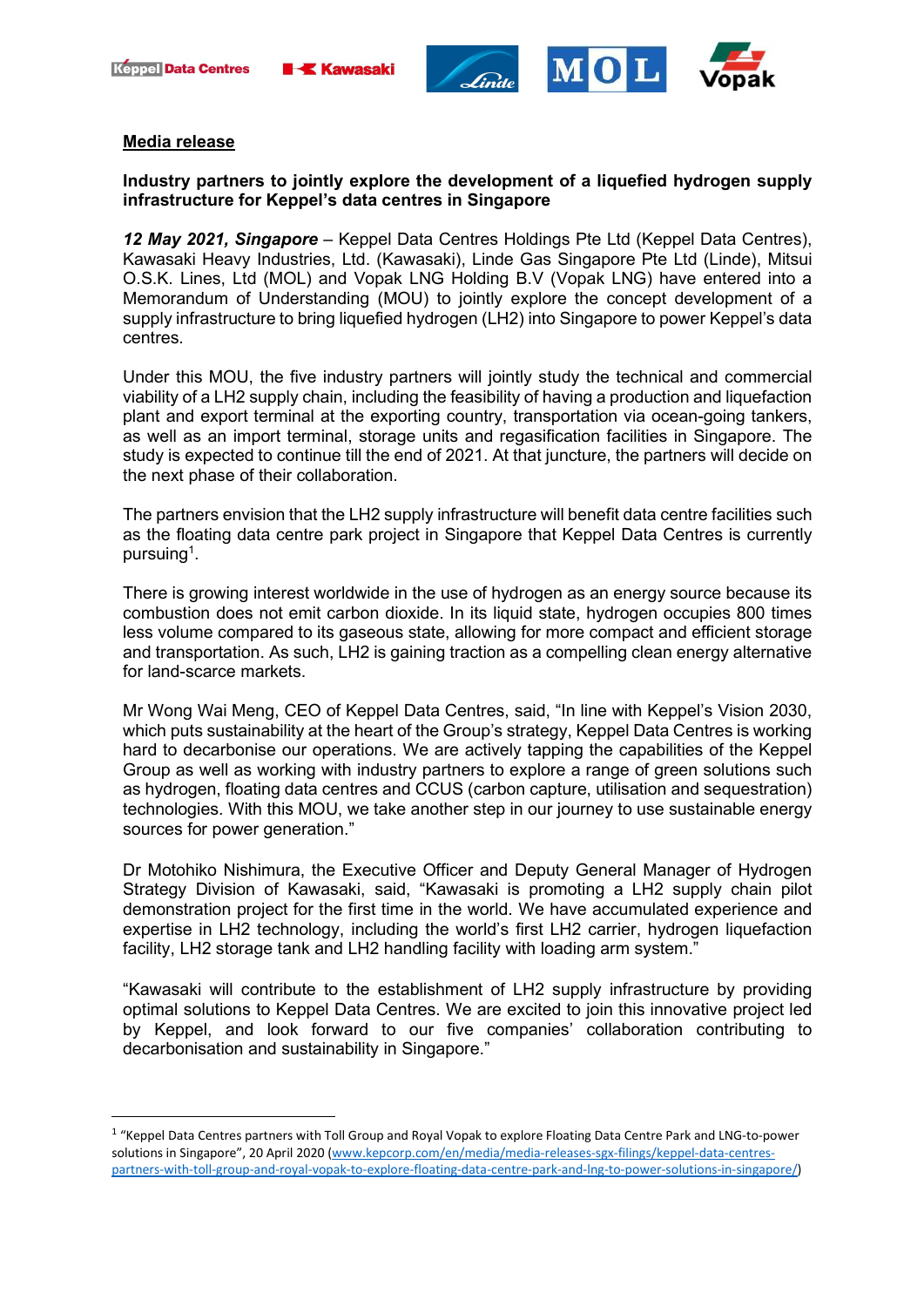





Mr David Burns, Vice President of Clean Energy, Linde, said, "Hydrogen is a powerful energy carrier and is expected to play a significant role in the reduction of carbon emissions, as part of the larger energy transition that is currently underway. Due to its versatile nature, hydrogen can be used for many applications, including the decarbonisation of data centres. We are proud to be working with Keppel and other partners in the development of a climate-friendly solution for their operations in Singapore."

Mr Kenta Matsuzaka, Senior Managing Executive Officer of MOL, said "MOL is pursuing strategies to achieve net-zero emissions by 2050, and hydrogen is one of the strong candidates as fuel. MOL targets to develop a commercial and sustainable deep-sea Net Zero Emission vessel by deploying vessels powered by the next-generation fuels by around 2030, which is well-aligned with where this project is going."

Mr Kees van Seventer, President, Vopak LNG, said, "In 2020, we announced our collaboration with Keppel for an LNG and hydrogen feasibility study. The assessments from that study supports our decision to further explore the development of a LH2 supply infrastructure for Singapore. A hydrogen import terminal has the potential to transform industries like the data centre sector. It will also support long-term emissions reduction in Singapore. Vopak is committed to support the energy transition through development of infrastructure for sustainable energy solutions, underpinned by our New Energy strategy."

 $FND -$ 

### For media queries, please contact:

#### Keppel

Lee Wan Jun Group Corporate Communications Keppel Corporation Limited DID: +65 6413 6423 Email: wanjun.lee@kepcorp.com

### Kawasaki

PR Department Corporation Communication Group Email: Kawasaki-press@khi.co.jp

### Linde

Kevin Lee Head of Communications, Asia Pacific DID: +86 21 61059557 Email: kevin.lee@linde.com

### MOL

Media Relations Team, Corporate Communication Division Mitsui O.S.K. Lines, Ltd. DID: +81-3-3587-7015 Email: mrtmo@molgroup.com

## Vopak

Press Liesbeth Lans Manager External Communication Tel: +31 (0)10 4002777 Email: global.communication@vopak.com

#### Analysts and Investors

**Fationa Topciu** Head of Investor Relations Tel: +31 (0)10 4002776 Email: investor.relations@vopak.com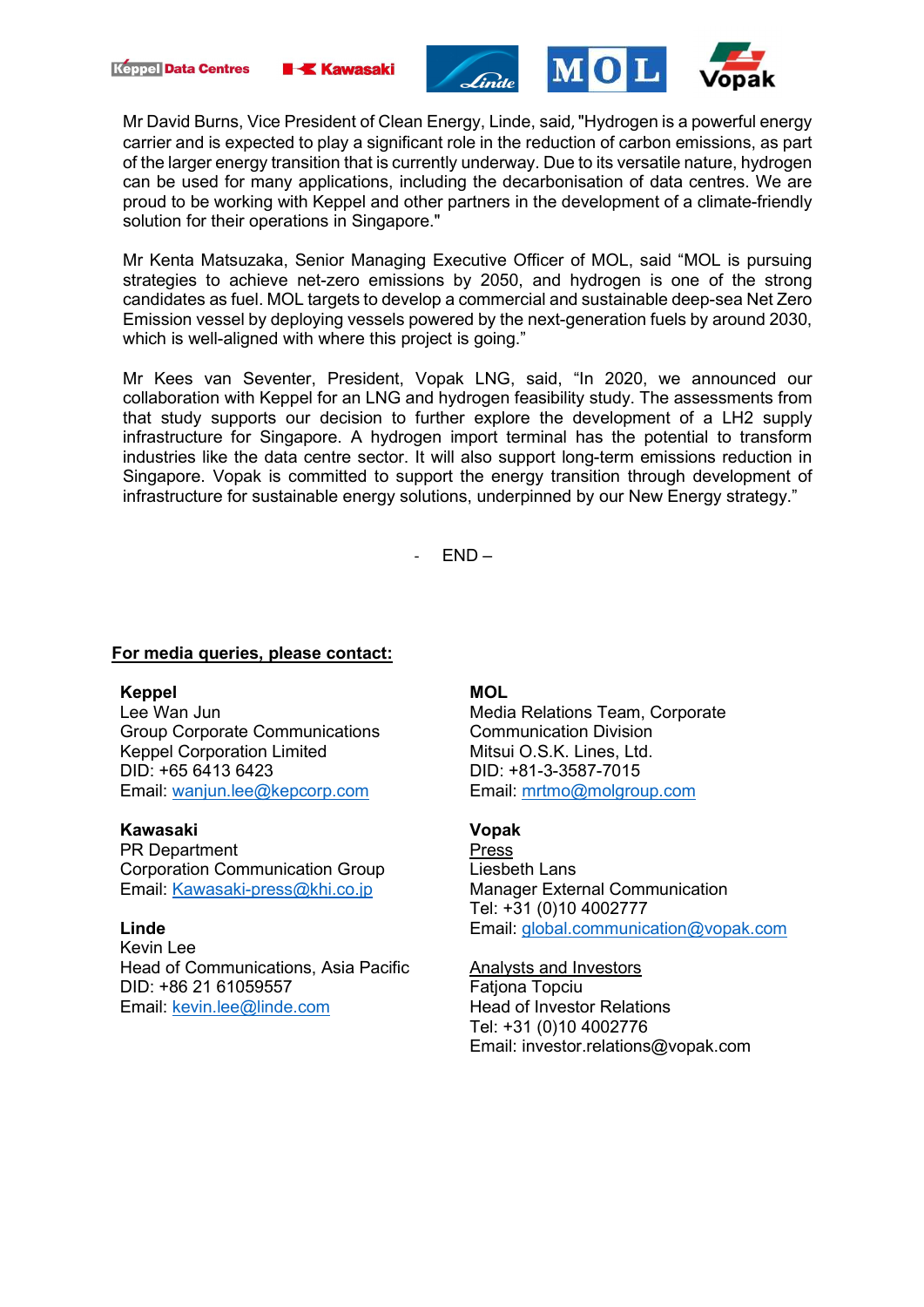





## About Keppel Data Centres

Keppel Data Centres Holding (Keppel Data Centres) is a 70-30 joint venture between Keppel Telecommunications & Transportation (Keppel T&T) and Keppel Land, both subsidiaries of Keppel Corporation, one of Singapore's flagship multinational companies with a global footprint in more than 20 countries. Keppel provides solutions for sustainable urbanisation, focusing on four key areas comprising Energy & Environment, Urban Development, Connectivity and Asset Management.

Keppel Data Centres has a track record of more than a decade in owning, developing and managing high-quality carrier-neutral data centre facilities that support mission-critical computer systems. Strongly committed to environmentally sustainable business practices, Keppel Data Centres offers a comprehensive range of wholesale, build-to-suit and colocation solutions built to the highest industry standards.

Keppel T&T is also the sponsor of Keppel DC REIT, the first data centre Real Estate Investment Trust (REIT) listed in Asia and on the SGX-ST. Keppel Data Centres, together with other members of Keppel Group, owns and operates a global portfolio of more than 25 data centres located in key data centre hubs across Asia Pacific and Europe.

For more information, please visit www.keppeldatacentres.com

# About Kawasaki Heavy Industries

Together with about 100 group companies in Japan and overseas, Kawasaki Heavy Industries oversees the formation of a "technology corporate group." Our technological capabilities, polished over a history that exceeds a century, send diverse products forth into wide-ranging fields that go beyond land, sea, and air, extending from the ocean depths to space.

Our aerospace division is active in products ranging from aircraft to satellites. The products that our rolling stock division delivers to the world include Shinkansen and New York subway cars, while our ship and offshore structure division's products range from gas carriers and large tankers to submarines, and our energy solutions division covers the spectrum from development and manufacture of energy equipment to management systems. We are also active in wide-ranging businesses driven by diverse and high-level engineering technologies, including environmental and recycling plants, industrial plants, precision machinery, industrial robots, and infrastructure equipment. Finally, we operate our leisure and power products business that features the motorcycles known as the Kawasaki brand.

Through the development of unique and broad businesses unmatched elsewhere, we will continue to create new values that solve the issues facing our customers and society.

# About Linde

Linde is a leading global industrial gases and engineering company with 2020 sales of US\$27 billion. Linde serves a variety of end markets including chemicals & refining, food & beverage, electronics, healthcare, manufacturing and primary metals. Linde's industrial gases are used in countless applications, from life-saving oxygen for hospitals to high-purity & specialty gases for electronics manufacturing, hydrogen for clean fuels and much more. Linde also delivers state-of-the-art gas processing solutions to support customer expansion, efficiency improvements and emissions reductions.